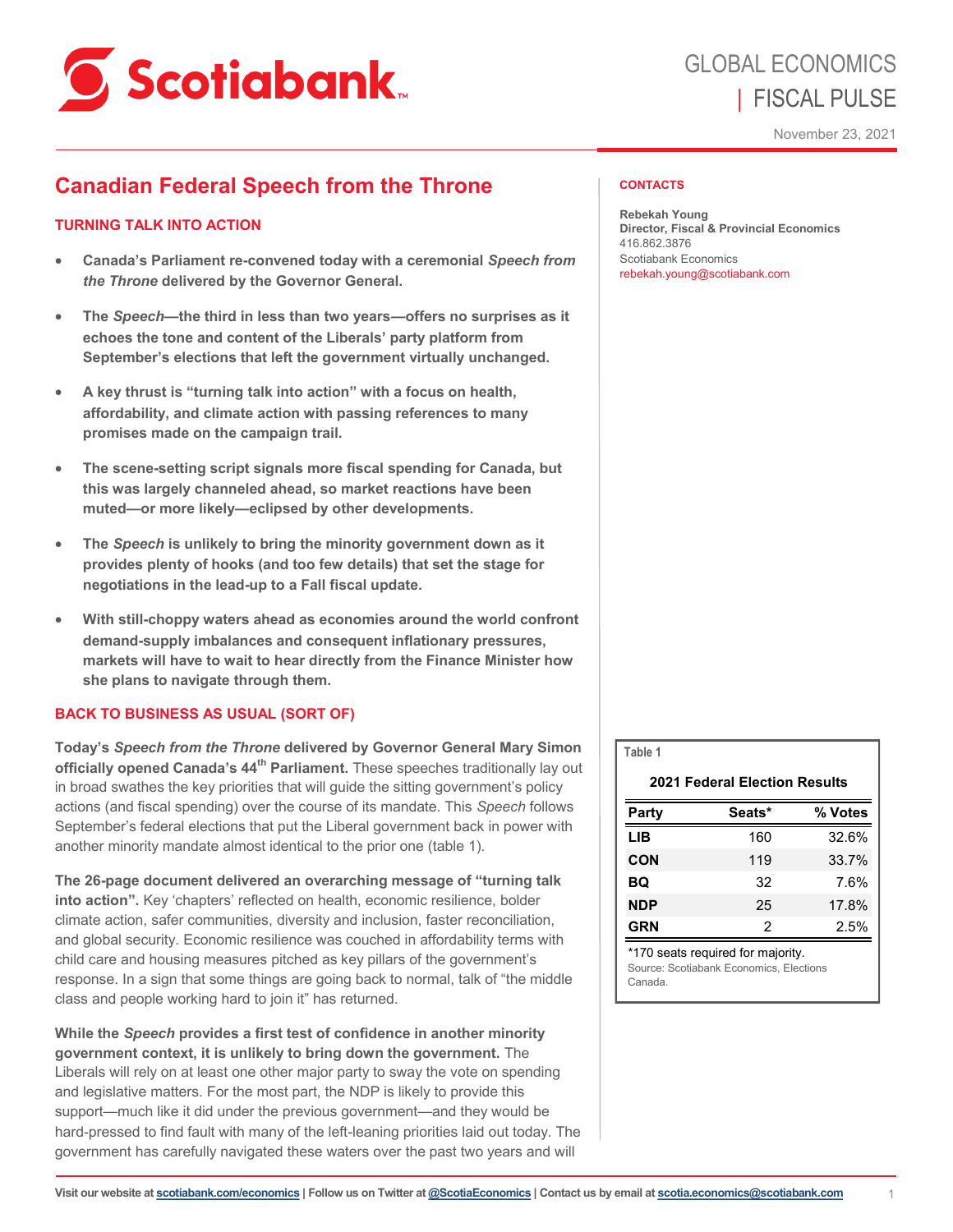# **Scotiabank**

# GLOBAL ECONOMICS | FISCAL PULSE

November 23, 2021

likely continue to do so for the next two (though election risk is never off the table in a minority context).

**A fiscal update can be expected shortly.** With Parliament set to recess on December 17<sup>th</sup>, a best-quess is that an economic and fiscal baseline would be tabled by the new government in the second week of December. The Liberal party's election platform promised \$78 bn in new measures, offset by \$26 bn in revenue-side measures. Only a few priority issues are likely to be fast-tracked this Fall, but it is a reasonable assumption that most platform promises would be rolled out over the course of the mandate with various references throughout the *Speech* to spend-side measures.

**Fiscal pressures on balance likely sit on the upside, but should be relatively contained.** There is no shortage of potential pressures: the persistence of the global pandemic, a coalition government with the balance of power on the left, a faster-thananticipated consolidation at the provincial level, and a leading party with a track record of running modest deficits. On the other hand, Canada's high vaccination rates, no credible opposition in the wings, resilience in government revenues, and a likely soft fiscal anchor that would see debt eroding over time should provide some counterbalance. We explore these assumptions through the lens of key priorities set out in the *Speech*.

## **LIFE AFTER COVID-19**

**The** *Speech* **indicates the government is shifting to a more targeted approach to managing the pandemic.** The government had already signaled this last month when the Finance Minister announced victory on the "one million jobs" campaign pledge as job growth surged past pre-pandemic levels. She wound down the Canada Recovery Benefit and substantially refocused the Canada Emergency Wage Subsidy (with smaller, more focused offshoots for harder-hit sectors). The government would still provide income replacement in the event of government-mandated lockdowns, but high vaccination rates across most parts of the country render this unlikely.

**These steps likely have minimal impact on the fiscal balance.** The programs were slated to expire and had largely exhausted their balances so the wind-down does not provide savings to the bottom line (charts 1 & 2). But it does remove an important upside risk of permanency around pandemic spending, something that rating agencies, in particular, have been monitoring carefully. The NDP leader has indicated he would not support the rollback of these measures, but it would likely receive support from the right.





Sources: Scotiabank Economics, CRA.

#### **Chart 2**

#### **Canada Emergency Wage Subsidy**



**Otherwise, further pandemic responses on the part of the federal government look to be more circumscribed.** The central message today pertained to vaccine roll-outs and mandates, with only a passing reference to recent changes. A nod was made to earlier promises around surgical backlogs, mental health and addiction support.

#### **FURTHER, FASTER ON CLIMATE**

**Despite a string of strong adjectives, the** *Speech* **largely reiterates the government's well-channeled ambitions on the climate front.** By way of a refresher, the Liberals have set targets of net-zero emissions by 2050 and 40–45% reductions by 2030, with carbon taxes carrying the brunt of the effort (topping out at \$170 per tonne by 2030 from \$40 today). At the recent COP26 meetings, the government reaffirmed its campaign pledge to cap oil and gas emissions with legislated 5-year reduction targets starting in 2025. The party also promised to eliminate oil and gas subsidies by 2023, end thermal exports by 2030, achieve a netzero electricity grid by 2035, and hit 100% electric vehicle sales by 2035. These targets would be coupled with additional funding for green infrastructure, green retrofits, clean tech investments and tax incentives, as well as transition support for carbon-intensive regions. Funding has already largely been incorporated into the fiscal framework. By the government's own account, investments in the last year alone total almost \$54 bn (and \$100 bn since 2015).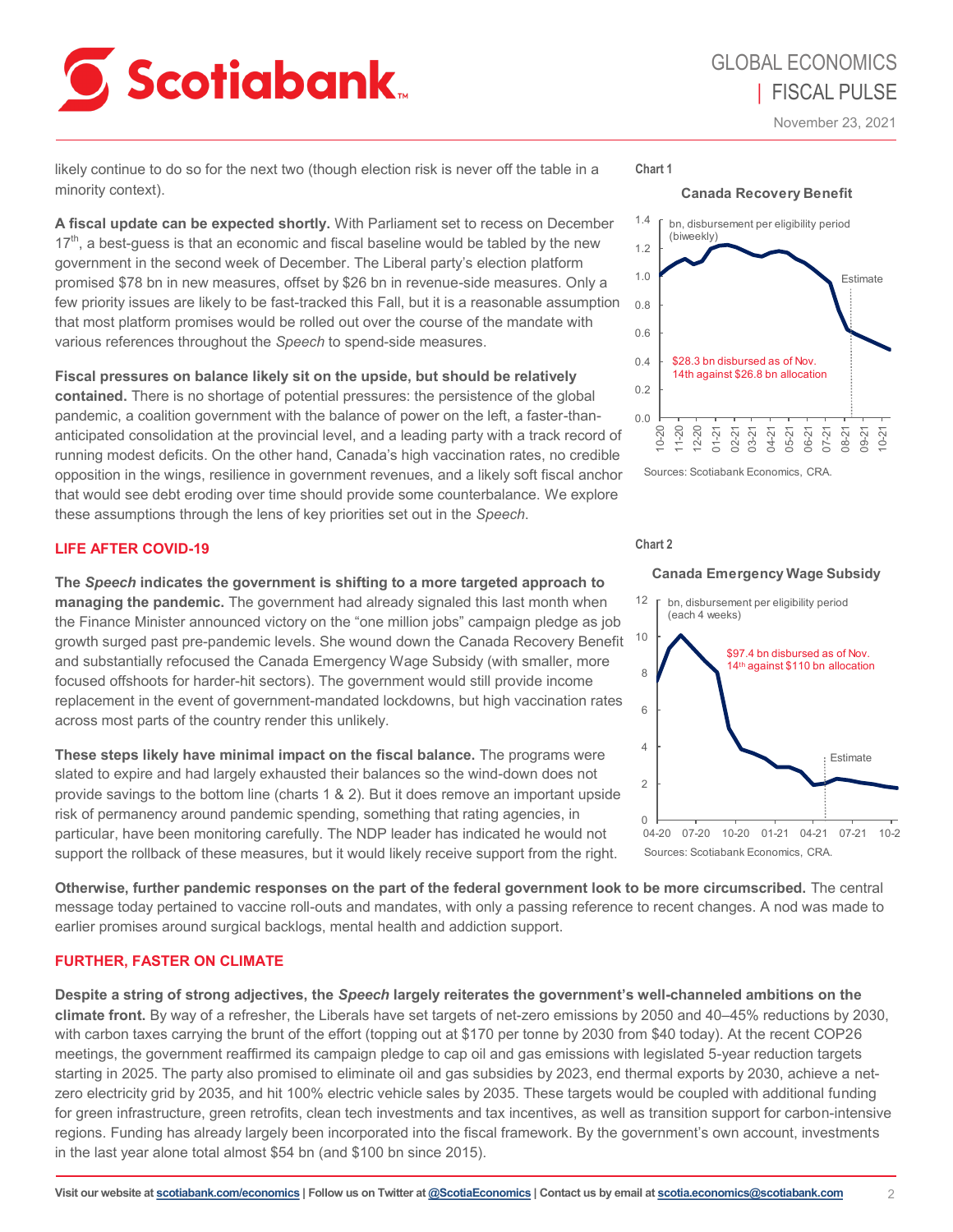

November 23, 2021

**Achieving net-zero by 2050 will require substantially greater decoupling of GHG emissions from economic growth.** At a national level, there has already been some progress with GHG emissions largely stabilizing relative to 2005 levels, while GDP has grown by about 25% (chart 3). However progress across provinces is highly variable (chart 4), with a caution that decoupling in some cases has been driven by lower economic growth, not by lower emissions intensity. The biggest gains ahead are likely to come from resource-intensive economies as others would see diminishing marginal improvements over time so any polarization across regions risks progress at the national level.

**With the makings of a comprehensive plan on the table, it now comes down to (consultation and) execution for the federal government.** There are a host of different pathways to its goals, mostly adhering to the Goldilocks principle: a gradual, inclusive, and credible approach should pose minimal (or even net-positive) economic impacts, whereas a too-fast or too-slow (or otherwise erratic) approach would erode growth. Meanwhile, the appropriate pace will, in part, be calibrated according to the pace of peers. Success hinges more on diplomacy than funding—so this is arguably not a major fiscal risk at this point—but the cost of getting it wrong could be substantial.

**Or, in the words of the** *Speech***, it is now about turning talk into action.**

### **ROLLING OUT CHILD CARE**

**The** *Speech* **also touts continued efforts towards a Canada-wide child care plan.**  Business leaders among others had championed greater support for this issue as the pandemic unfolded last year, laying bare the challenges for working parents. Subsequently, *Budget 2021* allocated \$30 bn over five years to provide \$10 a day child care across the country within five years (with an interim target of halving prices by next year). Since April, the federal government has successfully concluded agreements with eight provinces totalling over \$16 bn. Negotiations are well-underway with the remaining two provinces (Ontario and New Brunswick).

**This is an impressive feat, but only gets governments to the starting line.** Child care costs and funding supports are highly variable across the country from a median monthly cost of \$1,578 in Toronto to \$181 in Quebec City (chart 5). Negotiated agreements so far across provinces work out to roughly \$210 in monthly subsidization per child (ages 0–5). Current provincial (and municipal) spending on childcare is highly opaque, but Quebec reportedly spends \$2.7 bn annually on its \$8.35 a day child care program, working out very approximately to \$550 per month per space. Clearly, more heavy lifting will be required by other provinces where gaps are bigger, even with a federal agreement in place. On the other hand, households with children in these provinces stand to gain more from an affordability boost as early as next year if interim targets are achieved—but this is not going to materially impact inflationary prints any time soon.

## **HOUSING AFFORDABILITY NOT IMMINENT**

**It is even more unlikely that promised housing measures would provide nearterm relief to inflationary pressures.** In fact, housing markets could be stoked at the margins by new demand-side measures including the referenced Rent-to-Own program and changes to the First-Time Home Buyer's Incentive that would presumably take effect well-before the proposed Housing Accelerator Fund produces more supply.







#### **Chart 4**

#### **Decoupling Emissions From Growth**



#### **Chart 5**

#### **Child Care Provisions Across Canada**

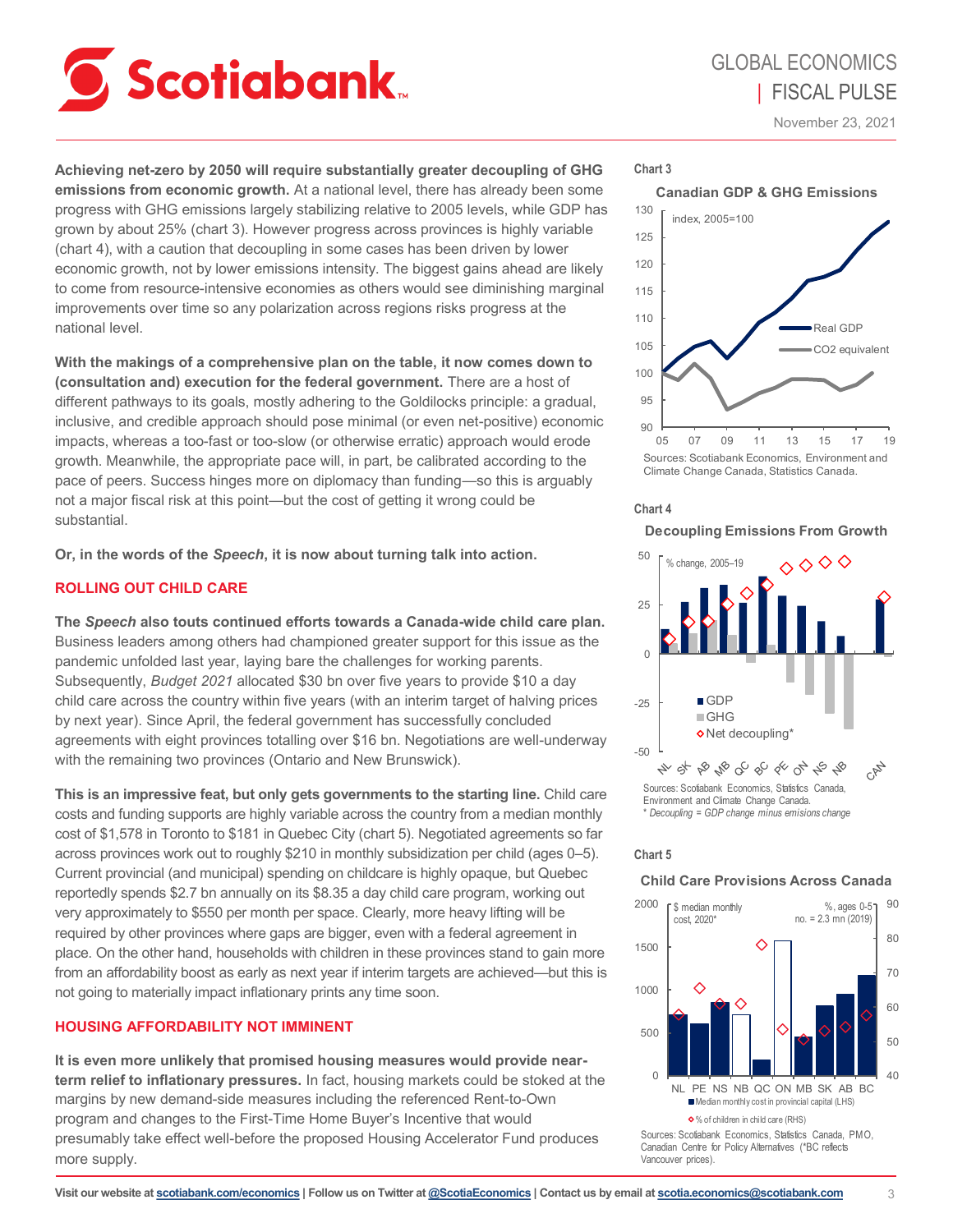

**Nevertheless, the government's housing supply ambitions are laudable—and essential to a more balanced supplydemand housing environment in Canada.** The platform had notionally allocated \$4 bn to cities to help achieve an ambitious target to build, preserve or repair 1.4 mn homes over the next four years, which is a vast improvement over its National Housing Strategy which vied to build 160 k new homes. But the past few years highlight federal funding alone is insufficient: the strategy was seeded with \$40 bn over 10 years in 2017 with funding commitments growing to \$70 bn since then but the policy levers to unlock supply sit largely with sub-national levels of government.

**This is yet another part of the** *Speech* **where turning talk into action aptly applies.**

### **PROVINCES LEFT COLD**

**Provinces may be left wanting with this** *Speech***, but this was largely expected.**  Health care spending is expected to reach \$308 bn in 2021 according to the Canadian Institute for Health Information, with provinces shouldering the bulk of these costs. The Parliamentary Budget Officer stresses each year that while Canada's general government fiscal trajectory is sustainable, the outlook across levels of government tells a different story (chart 6). Premiers have been largely united over the past two years in their call for a permanent increase in the federal share of health costs to 35%, translating into a \$28 bn annual increase (and rising) to the Canada Health Transfer which is currently pegged to nominal GDP growth.

**The federal government has so far opted for conditional transfers to provinces.**  This includes exceptional transfers to provinces through the Safe Restart Agreements, fiscal stabilization payments, the new child care transfer, and promised supports for mental health and long term care. Furthermore, the federal government has borne the brunt of the pandemic response with its \$335 bn deficit last year versus total provincial shortfalls of \$54 bn—almost half of what was initially forecast—giving provinces more breathing room.



Sources: Scotiabank Economics, PBO.

**While fiscal pressures for provinces may loom over the long term, structural imbalances are unlikely to be addressed any time soon.** The Bloc leader has committed to pushing for unconditional structural increases to provinces, but time is likely on the side of the Feds with transfer negotiations often protracted, multi-year affairs. The *Speech* provides few hooks to kick-start these talks.

#### **ECONOMIC & FISCAL IMPLICATIONS**

**The** *Speech* **suggests no major policy shifts on the economic front.** Key policy thrusts focus on structural shifts including child care, housing supply, and climate transitions that *should* improve growth potential over the medium term, but are unlikely to drive near term activity. And there are still enough caveats around implementation that make it premature to adjust assumptions around the medium term outlook. A host of promised transfers such as the Guaranteed Income Supplement (GIS) to seniors could eventually provide temporary boosts in consumption, if and when implemented, but the impacts on growth would be fleeting.

**There is an absence of revenue-side measures in the script.** The Liberal platform had largely positioned business as a revenue source, rather than an engine for growth for the most part, for example with a 3% levy on banks and insurance companies. Nevertheless, we expect revenue-side measures are still on the table despite their absence today.

**Overall, the** *Speech* **reinforces expectations of a modestly looser fiscal position.** The Liberals' election promises amounted to net new spending of \$52 bn over five years which would add about 0.5 ppts in net spending this year and next before winding down to an incremental 0.2 ppts by FY26.

**The point of reference matters though: the deficit path may not look much different from** *Budget 2021.* If and when election platforms are legislated and incorporated into baselines, a stronger nominal growth outlook since April would largely offset effects of modestly higher spending. This underscores that the bandwidths around possible shifts in the deficit profile are likely relatively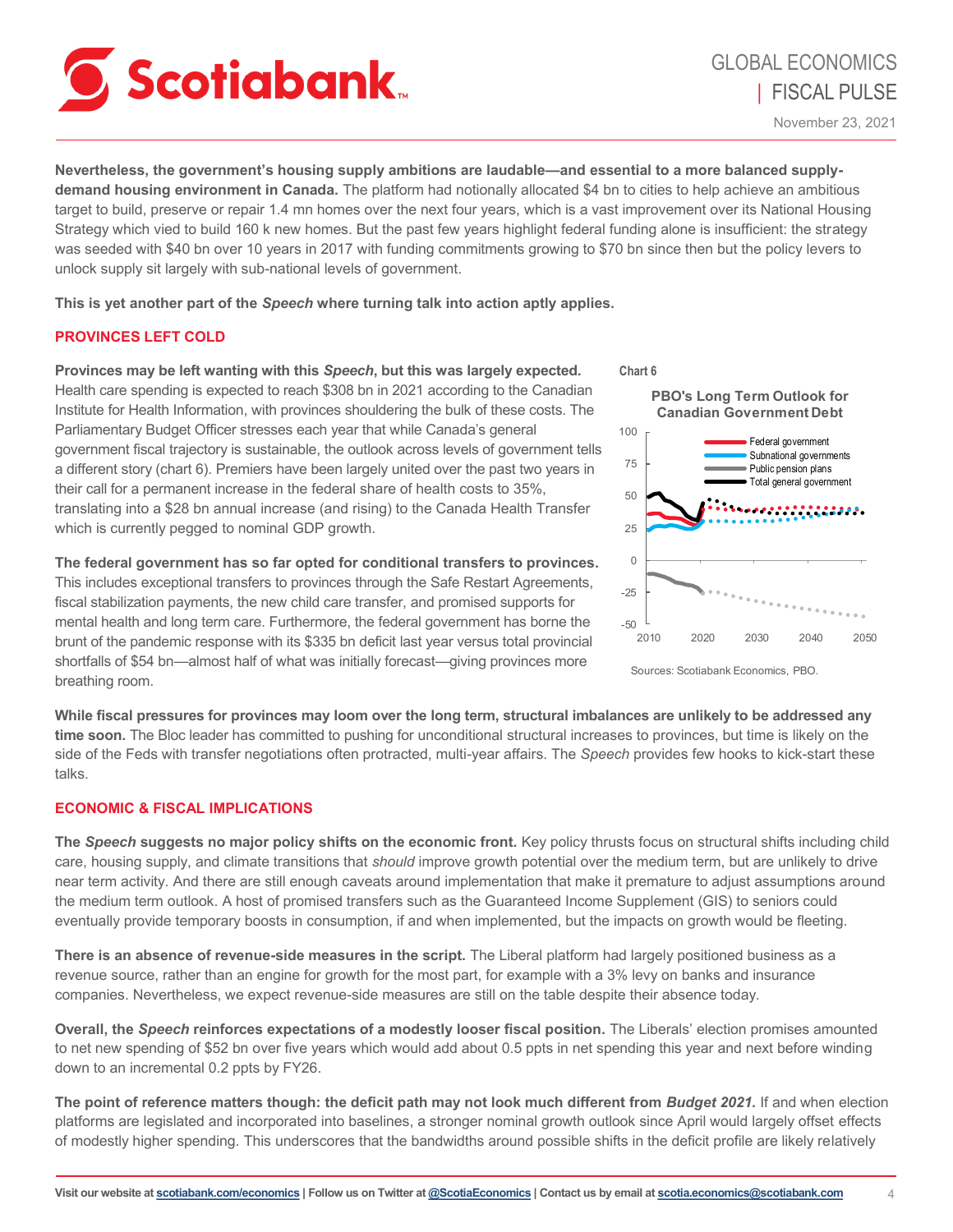

# GLOBAL ECONOMICS | FISCAL PULSE

November 23, 2021

small, i.e., fractions of decimal points over the horizon versus a more substantive **Chart 7** deviation. The federal deficit would still be expected to narrow materially this year and next as pandemic programs drop off, landing around -1% of GDP over the medium term (chart 7).

**A downward debt trajectory would likely continue to provide a loose fiscal anchor.** Heading into the elections, the PBO had been anticipating the federal accumulated deficit would top-out just under 48% of GDP this year—comfortably below Budget 2021's projected peak of 51% of GDP—before narrowing to 44% of GDP by FY26. Platform commitments would slow the trajectory, but it should nevertheless continue trending downward towards 46% of GDP (chart 8).

**The** *Speech* **offers few signals that the government would take a more aggressive approach to fiscal consolidation with only an isolated reference to "prudently managing spending".** Admittedly it is rarely the place to signal a shift in fiscal policy, but other signs point to a comfort level with a balance of risk on *more* versus *less* fiscal support—even if levels are relatively benign. Markets have so far shrugged off official projections putting federal debt just above 50% of GDP for several updates now since the pandemic struck. There is hardly an imperative from the government's perspective to put binding constraints on its actions now (whether they should is a different question).

#### **MARKETS PREOCCUPIED ELSEWHERE**

**Markets are unlikely to put much stock in today's development.** There has been little evidence of sell-off in Canadian bond or currency markets in the immediate aftermath related to Canadian developments. An absence of concrete details today has also likely moderated any reaction as markets have tended to shift only in response to substantive policy announcements, while policy signaling has had no discernable impact beyond reinforcing the directional trend.

**In reality, markets are likely focused elsewhere.** President Biden's speech on economic developments today follows on the heels of yesterday's reappointment of Fed Chair Powell that was interpreted as a more hawkish outcome. Markets are also assessing implications of renewed lockdowns in parts of Europe against signs of higher inflationary pressures, while they are still digesting potential monetary loosening in China. Even closer to home, a simultaneous speech by Bank of Canada's Deputy Governor on financial stability likely garnered more market attention than the *Speech*.

**Sovereign yields have been trending higher around the world this Fall as inflation premia are priced in.** The Government of Canada 10-year bond yield, for example, started the week just above 1.7%—slightly above its pre-pandemic level (chart 9). Unlike this Spring's bear steepening trends as economies re-opened against an expectation that central banks would stay low-for-long, this Fall's upticks are bear flattening as markets are rapidly reassessing policy rate paths.

**Canada's divergence relative to US yields has mostly been policy-driven with a lot of volatility around the news cycle.** Markets had been pricing in an earlier and more aggressive path of rate hikes by Canada—a position reinforced by the Bank of Canada's October  $27<sup>th</sup>$  communications—but developments south of the border since then have narrowed that assessment (chart 10). A more expansive fiscal stance in Canada relative to the US could see that differential open up again, but it would be



Sources: Scotiabank Economics, Finance Canada, PBO, Liberal platform. \*Before \$15 bn risk provision.



#### **Federal Debt Under Liberal Platform**



#### **Chart 9**

#### **Government of Canada 10-Year Yield**



Sources: Scotiabank Economics, Bloomberg.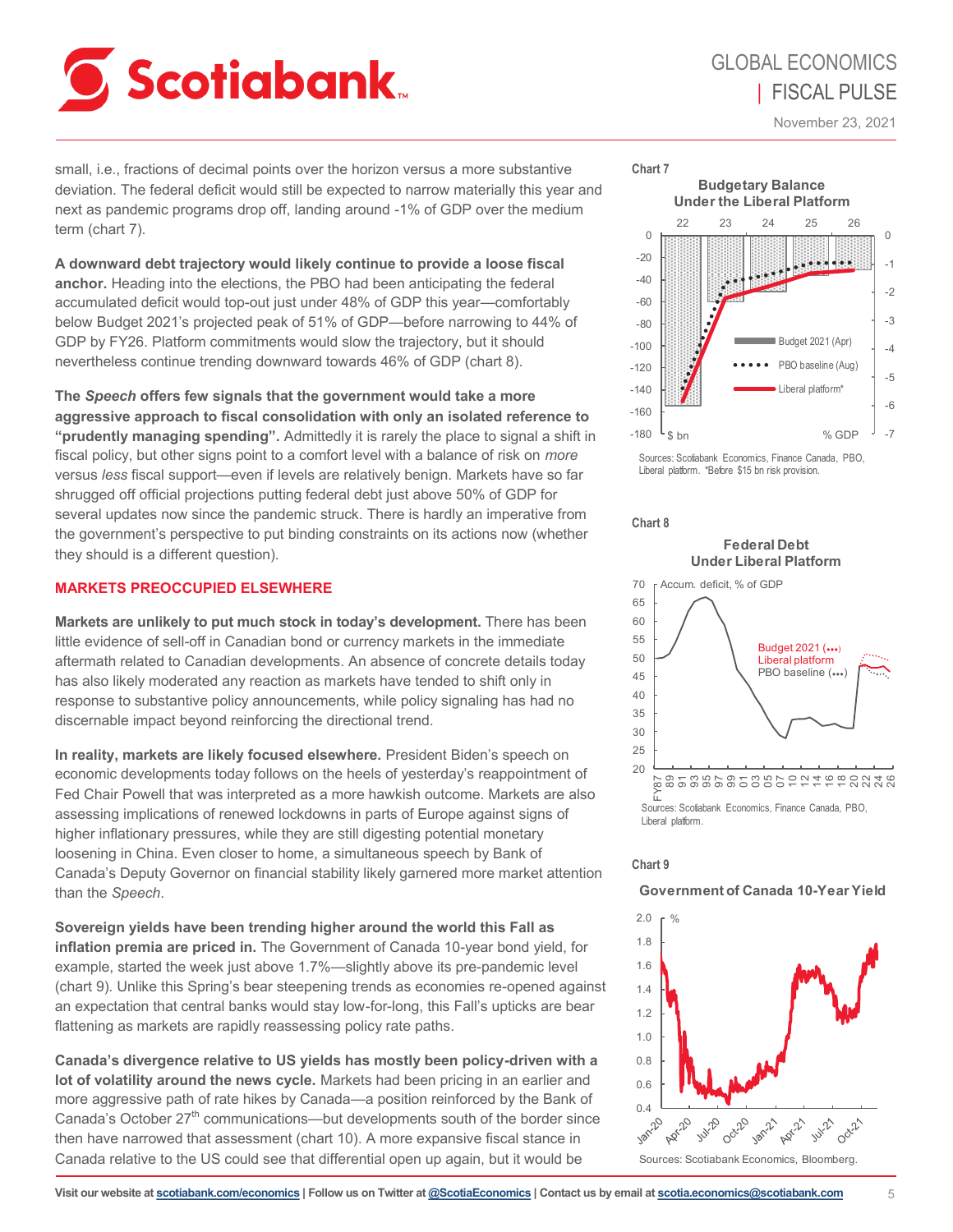# **Scotiabank**

# GLOBAL ECONOMICS | FISCAL PULSE

November 23, 2021





Sources: Scotiabank Economics, Bloomberg.

premature to assume much more spending for Canada, while it could also be premature to write-off additional stimulus in the US just yet.

**For now, Canada's fiscal** f**undamentals still look relatively attractive.** As discussed more in depth in our [preview,](https://www.scotiabank.com/content/scotiabank/ca/en/about/economics/economics-publications/post.other-publications.fiscal-policy.fiscal-pulse.federal.federal-budget-analysis.canadian-federal-fall-fiscal-preview--november-15--2021-.html) all sovereigns have seen a step change in debt levels. Canada's general government debt in net and gross terms is unremarkable (again in relative terms), while its debt still offers yield pick-up (charts 11 & 12). Meanwhile, its general government deficit is consolidating at a faster clip than most comparators: the IMF projected Canada should approach balance by 2023—and possibly earlier once recent provincial updates are incorporated (chart 13). Even at the federal level, Canada's spending is falling back more rapidly than peers; albeit reserve currency status provides more cover for the likes of the US and Japan with the latter about to unleash a new round of stimulus (chart 14).

**Nevertheless, the federal government should not rest on its laurels.** Pending elections in several major provinces could rapidly shift the landscape, while the longerterm picture looks less favourable for provinces given structural factors. It is a matter of when—not if—Canada will face another recession.

## **TAKEAWAYS**

**Overall, the** *Speech* **offers no surprises.** Priorities had been well-channeled ahead of time, while signature initiatives already have substantial funding behind them. Election promises—if enacted as expected—are fairly marginal (about 2.5% of GDP over 5 years). Markets will have to wait for further details in a fiscal update in the coming weeks, but further upside risks to more spending beyond platform pledges is relatively well-contained in our view.

**While the fiscal stance looks neither excessively loose nor excessively restrictive over the medium term (particularly once provincial stances are taken into account), economies around the world including Canada are navigating uncharter waters as sizable demand-supply imbalances persist.** With any hope, the oft-wonkish advice to calibrate supports to the economic cycle may carry more weight in these times given the real-world implications. It is a sign of the times when even a speech by the Governor General touches on inflation.



**Chart 13**





## **Chart 14**

#### **Quarterly Central Government Budget Deficits**



\*CY quarters; DE, AUS, IT missing Q3 data.